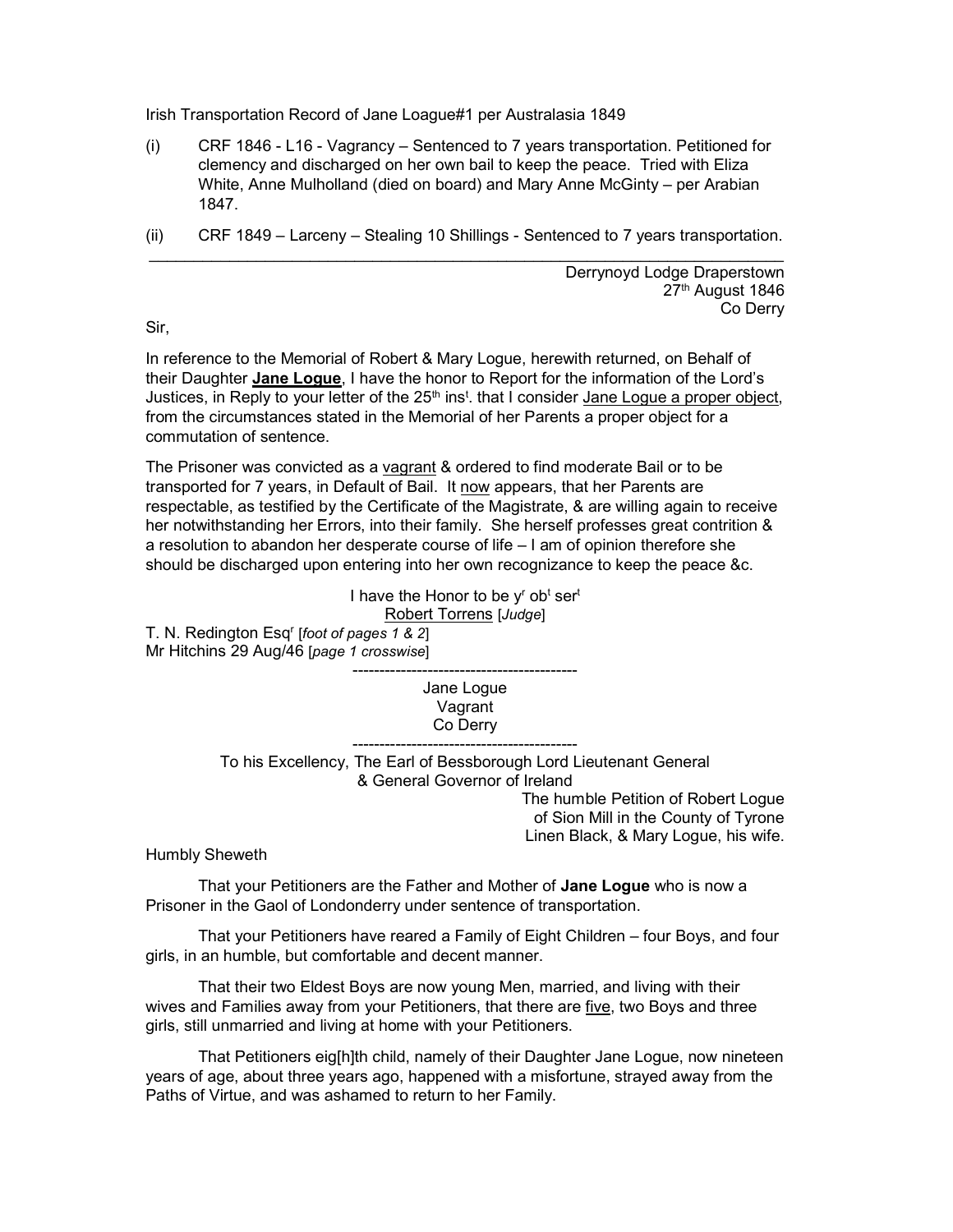That their unfortunate Daughter Jane has sent a message to your Petitioners to know if they would permit her to return home to her Family and will abandon the Paths of Vice forever. That Petitioners [2 or 3 words illegible] children who are now living with them, will return thanks to Divine Providence, and will be forever grateful, and will pray for the health, prosperity and happiness of your Excellency, if your Excellency will be graciously pleased to permit their unfortunate Daughter Jane to return to her Family, who will joyfully and gratefully receive her once more.

> And your Petitioners will ever pray Robert Logue Mary Logue

Sion Mill, near Strabane in the (1) County of Tyrone )  $10<sup>th</sup>$  of August 1846 )

 I certify that I have long known the above Petitioners, Robert Logue and his Wife Mary to be of good character for honesty and that they have reared a numerous family in industrious habits and (with she one exception) with reputable characters, I am convinced they would use their best endeavours to fulfil the engagement they enter into, to reclaim and take care of their daughter Jane if she was restored them.

given under my hand at Spamount Castlederg this 15<sup>th</sup> Aug 1846

Edw Sproul [2 or 3 words illegible]

Mr Hitchins 22 Aug/46 Referred to the Chancery Judge 25 August do AWC [page 1 crosswise]

> ------------------------------------------ To his Excellency The Earl of Bessborough Lord Lieutenant General and General Governor of Ireland

> > The Humble Petition of **Jane Loque** a Prisoner in the Gaol of Londonderry.

Humbly Sheweth

 That your Petitioner yesterday sent an humble Petition to your Excellency, jointly with **Eliza White, Anne Mulholland** and **Mary McGinty** – they and your Petitioner being under sentence of transportation for seven years.

 That your Petitioner's Father and Mother Brothers and Sisters, have been with your Petitioner, and have all consented (except those who are married and being with their wives) to take your Petitioner home and forgive her all her past transgressions if your Excellency will be graciously pleased to permit it.

 That your Petitioner most humbly, sincerely and solemnly promises your Excellency, as she has already promised her Father and Mother, Brothers & Sisters that if your Excellency will be graciously pleased to let her home once more to her Family, her first act, after returning her grateful thanks to Divine Providence, will be to go before her Clergy and make the same promise to him, namely that she will abandon forever her past weaknesses and sinful life.

her and the control of the control of the control of the control of the control of the control of the control o Londonderry Gaol **Jane X Loque** mark and the contract of the mark Mr Hitchins 22 Aug<sup>t</sup> 46 [*crosswise*] ------------------------------------------